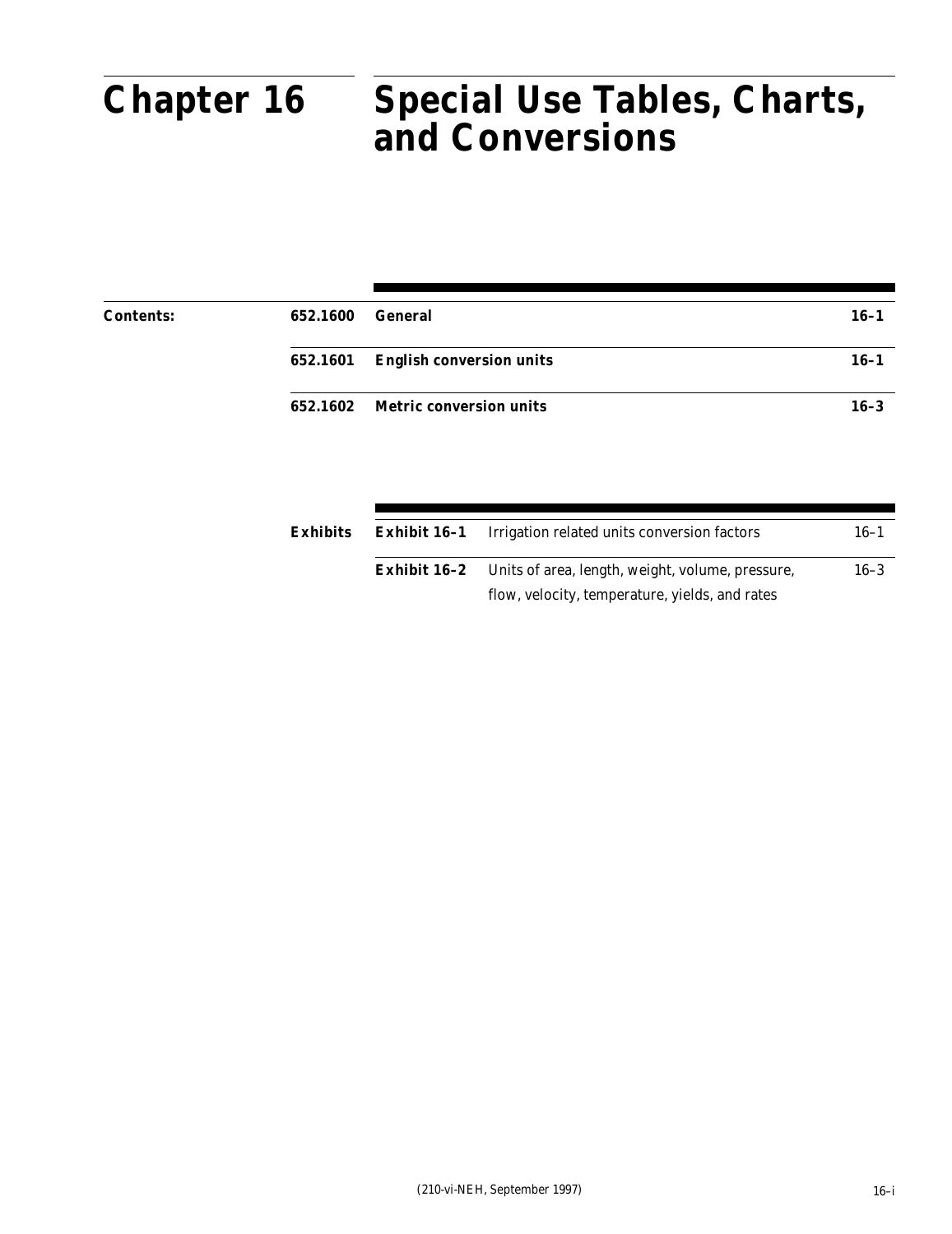## **Chapter 16**

#### $\boldsymbol{C}$ hc  $\sum_{i=1}^n$ **Special Use Tables, Charts, and Conversions Chapter 16 Special Use Tables, Charts, and Conversions**

## **652.1600 General**

This chapter contains commonly used tables, charts, and conversions that were not included in the major parts of the guide, but do provide a definite use. Tables and charts can be added as needed. This chapter will vary in size and scope.

## **652.1601 English conversion units**

Throughout this guide, English units generally are used followed with metric units in perenthesis. Exhibit 16–1 displays commonly used conversion factors relating to irrigation.

| Exhibit 16–1 | Irrigation related units conversion factors |  |  |  |
|--------------|---------------------------------------------|--|--|--|
|--------------|---------------------------------------------|--|--|--|

#### **Volume, weight, and flow units**

| 1 gallon (gal)<br>1 gallon of water weighs<br>1 million gallons (mg) | $= 231$ cubic inches (in <sup>3</sup> )<br>$= 0.13368$ cubic feet (ft <sup>3</sup> )<br>$= 8.345$ pounds (lb)<br>$= 3.0689$ acre-feet (ac-ft)<br>$= 133,700$ cubic feet (ft <sup>3</sup> )                                                                                                                                                                                                                                |
|----------------------------------------------------------------------|---------------------------------------------------------------------------------------------------------------------------------------------------------------------------------------------------------------------------------------------------------------------------------------------------------------------------------------------------------------------------------------------------------------------------|
| cubic foot water                                                     | $= 1728$ cubic inches (in <sup>3</sup> )<br>$= 7.48$ gallons                                                                                                                                                                                                                                                                                                                                                              |
| 1 cubic foot of water weighs                                         | $= 62.4$ pounds (lb)                                                                                                                                                                                                                                                                                                                                                                                                      |
| 1 acre-foot (ac-ft)                                                  | = amount of water to cover 1 acre 1 foot deep<br>$= 43,560$ cubic foot (ft <sup>3</sup> )<br>$= 325,850$ gallons<br>$= 12$ acre-inches (ac-in)                                                                                                                                                                                                                                                                            |
| 1 acre-inch per day (ac-in/da)                                       | $= 18.7$ gallons per minute (gpm)                                                                                                                                                                                                                                                                                                                                                                                         |
| 1 million gallons (mg)                                               | $=$ 3.0689 acre-feet (ac-ft)<br>1 million gallons per day (mgd) = $1.547$ cubic feet per second (ft $3/s$ ),<br>$= 695$ gallon per minute (gpm)                                                                                                                                                                                                                                                                           |
| 1 cubic foot per second                                              | = 448.83 (typically rounded to 450) gallons per minute (gpm)<br>= 7.48 gallons per second<br>$= 0.646$ million gallons per day (mgd)<br>= 0.992 (typically rounded to 1) acre-inch per hour (ac-in/hr)<br>$= 1.983$ (typically rounded to 2) acre-feet per day (ac-ft/d)<br>$=$ 40 miners inches (11.25 gpm) $-AZ$ , CA, MT, NV, OR<br>= 50 miners inches (9 gpm)-ID, KA, NE, NM, ND, UT<br>$=$ 38.4 miners inches $-$ CO |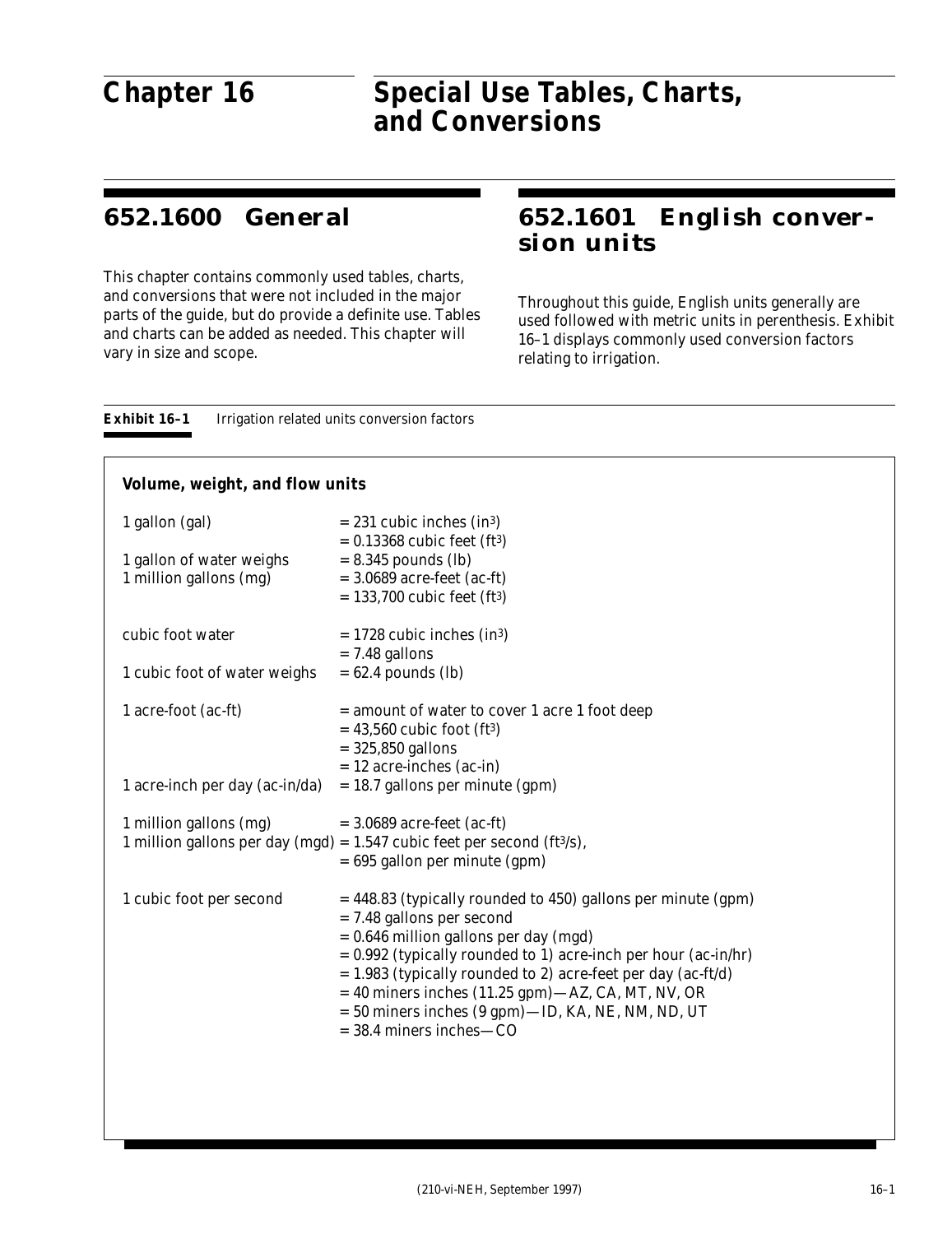**Special Use Tables, Charts, and Conversions**

Part 652 National Irrigation Guide

**Exhibit 16–1** Irrigation related units conversion factors—Continued

| $= 14.697$ pounds per square inch (lb/in <sup>2</sup> )<br>$= 2116.3$ pounds per square foot (lb/ft <sup>2</sup> ) |
|--------------------------------------------------------------------------------------------------------------------|
| $=$ 33.93 feet of water<br>$= 29.92$ inches of mercury                                                             |
| $= 144$ pounds per square foot<br>$= 2.31$ feet of head of water                                                   |
| $= 48$ Pa = .0048 kPa                                                                                              |
| $= 0.433$ pounds per square inch<br>$= 0.0295$ atmospheres (bars)                                                  |
|                                                                                                                    |

#### **Energy units**

| 1 <sub>hp</sub> | $= 0.746$ kw  |
|-----------------|---------------|
| 1 kw            | $= 1.3405$ hp |

#### **Soil and water chemistry units**

|         | $1 \text{ meq/liter} = 1 \text{ mg/liter/equiv}$ . weight | $1 \text{ mg/L}$<br>$= 1$ ppm<br>1 ml water $=$ 1 cc water<br>1 ml water $= 1$ mg |                      |  |
|---------|-----------------------------------------------------------|-----------------------------------------------------------------------------------|----------------------|--|
| Element | Equivalent<br>weight                                      | Element                                                                           | Equivalent<br>weight |  |
| Ca      | 2.0                                                       | CO <sub>3</sub>                                                                   | 30                   |  |
| Mg      | 12.2                                                      | HCO <sub>3</sub>                                                                  | 61                   |  |
| Na      | 23                                                        | SO <sub>4</sub>                                                                   | 48                   |  |
| Cl      | 35.4                                                      | $NO3$ -N                                                                          | 14                   |  |

### **Common conversion units pertaining to water quality**

| 10 ppm Nitrate – Nitrogen | $= 27$ lb/ac-ft of water   |
|---------------------------|----------------------------|
|                           | $= 2.25$ lb/ac-in of water |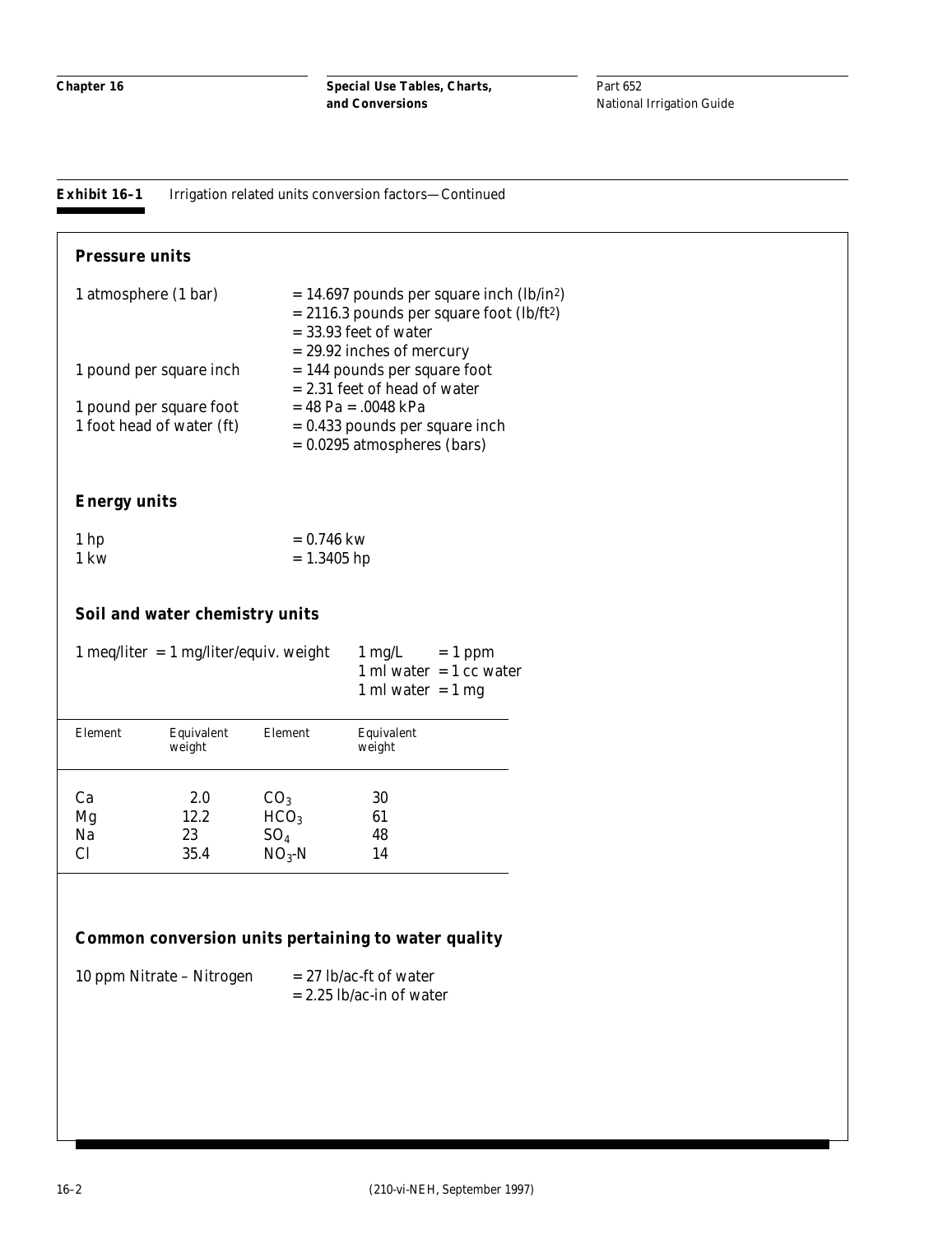Part 652 National Irrigation Guide

## **652.1602 Metric conversion units**

Where metric units are used in this guide, they generally are presented in SI Units (International System of Units); however, other more common units may be used for ease of use, display, or conversion. Exhibit 16–2 displays commonly used conversion factors relating to irrigation.

Basic SI units are:

| unit        | metric unit    | SI unit designation |
|-------------|----------------|---------------------|
|             |                |                     |
| length      | meter          | m                   |
| mass        | kilogram       | kg                  |
| time        | second         | S                   |
| time        | hour           | hr                  |
| time        | day            | d                   |
| temperature | degree Celsius | $\rm ^{\circ}C$     |
| pressure    | <b>Pascals</b> | Pa                  |

**Exhibit 16–2** Units of area, length, weight, volume, pressure, flow, velocity, temperature, yields, and rates

| <b>Area</b>                                       |                                                   |                                 |                      |                 |                 |                                                |                      |              |
|---------------------------------------------------|---------------------------------------------------|---------------------------------|----------------------|-----------------|-----------------|------------------------------------------------|----------------------|--------------|
| Units                                             |                                                   | m <sup>2</sup>                  | ha                   | km <sup>2</sup> | in <sup>2</sup> | ft <sup>2</sup>                                | acre                 |              |
| 1 square meter<br>1 hectare<br>1 square kilometer | $\hspace*{0.4em} = \hspace*{0.4em}$<br>$=$<br>$=$ | 1<br>10,000<br>$1.0 \times 106$ | .0001<br>1<br>100    | .01<br>1        | 1550            | 10.764<br>$1.1 \times 105$<br>$1.1 \times 107$ | 2.4711<br>247.1      |              |
| 1 square foot                                     | $=$                                               | .0929                           | $9.3 \times 10^{-6}$ |                 | 144             | 1                                              |                      |              |
| 1 acre<br>1 square mile                           | $=$<br>$=$                                        | $2.6 \times 106$                | .4047                | .0040<br>2.6    |                 | 43,560                                         | $\mathbf{1}$         |              |
| Length                                            |                                                   |                                 |                      |                 |                 |                                                |                      |              |
| Units                                             |                                                   | mm                              | cm                   | ${\bf m}$       | km              | in                                             | ft                   | mi           |
| 1 millimeter                                      | $=$                                               | 1                               | $\cdot$              | .001            |                 | .0394                                          | .033                 |              |
| 1 centimeter                                      | $=$                                               | 10                              | $\mathbf{1}$         | .01             |                 | .3937                                          | .0328                |              |
| 1 meter                                           | $=$                                               | 1000                            | 10                   | 1               | .001            | 39.37                                          | 3.2808               |              |
| 1 kilometer                                       | $=$                                               |                                 |                      | 1000            | $\mathbf{1}$    |                                                | 3280.8               | .6214        |
| 1 inch<br>1 foot                                  | $=$                                               | 25.40<br>304.8                  | 2.54<br>30.48        | .0254<br>.3048  |                 | $\mathbf{1}$<br>12                             |                      |              |
| 1 mile                                            | $=$                                               |                                 |                      | 1609.3          | 1.6093          |                                                | $\mathbf{1}$<br>5280 | $\mathbf{1}$ |
| 1 yard                                            | $=$<br>$=$                                        |                                 |                      | .9              |                 |                                                |                      |              |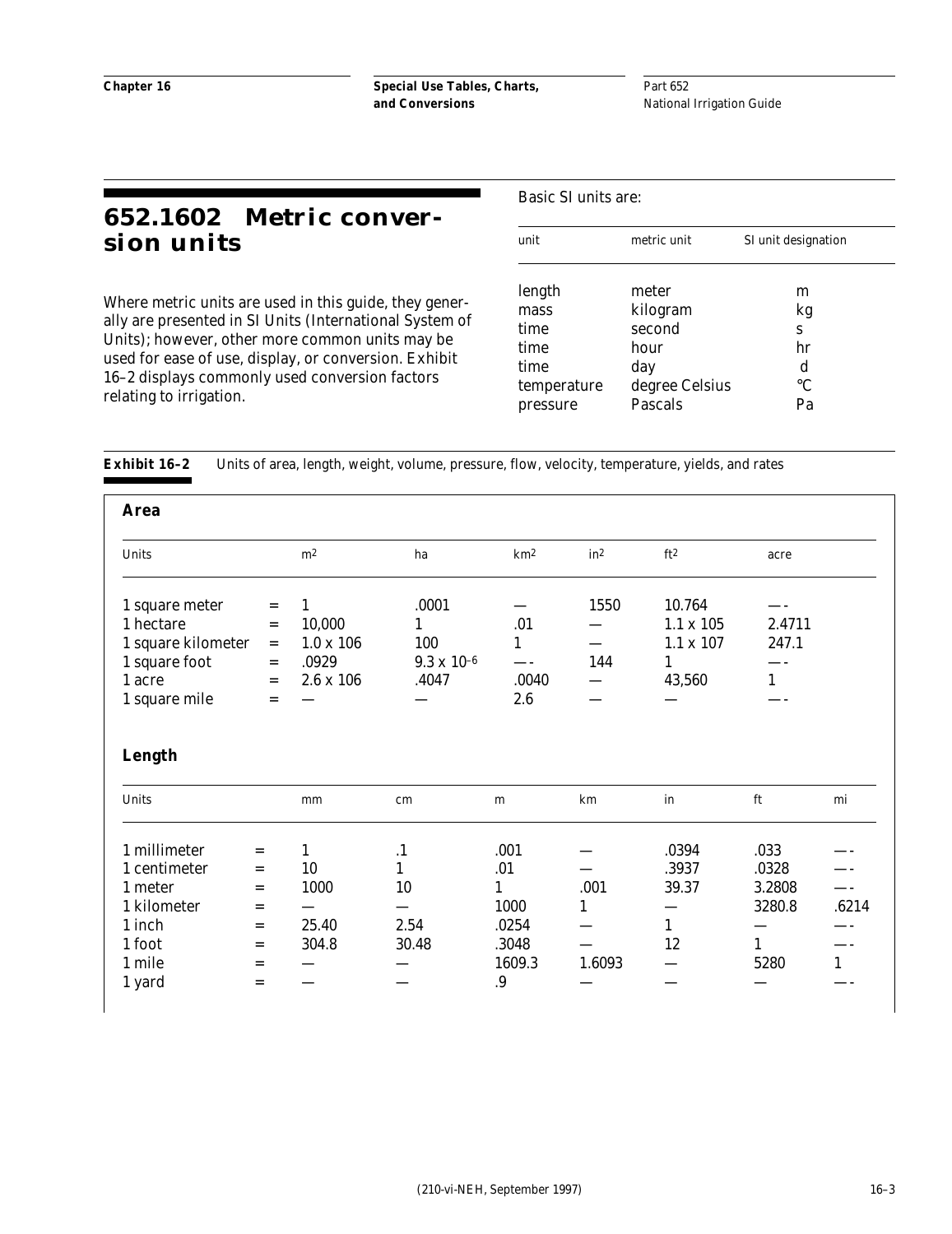Part 652 National Irrigation Guide

**Exhibit 16–2** Units of area, length, weight, volume, pressure, flow, velocity, temperature, yields, and rates—Continued

| Weight                    |     |              |                |                          |              |                 |                          |              |
|---------------------------|-----|--------------|----------------|--------------------------|--------------|-----------------|--------------------------|--------------|
| Units                     |     | mg           | g              | kg                       | met ton      | lb              | ton                      |              |
| 1 milligram               | $=$ | $\mathbf{1}$ | .001           | $\overline{\phantom{0}}$ |              |                 |                          |              |
| 1 gram                    | $=$ | 1000         | $\mathbf{1}$   | .001                     |              |                 |                          |              |
| 1 kilogram                | $=$ |              | 1,000          | $\mathbf{1}$             | .001         | 2.2046          | $\overline{\phantom{a}}$ |              |
| 1 metric ton              | $=$ |              |                | 1,000                    | 1            | 2,204.6         | 1.102                    |              |
| 1 pound                   | $=$ |              | 453.6          | .4536                    |              | 1               | .0005                    |              |
| 1 ton                     | $=$ |              |                | 907.18                   | .9072        | 2,000           | 1                        |              |
| <b>Volume</b>             |     |              |                |                          |              |                 |                          |              |
| Units                     |     | $\mathbf L$  | m <sup>3</sup> | qt                       | gal          | ft <sup>3</sup> |                          |              |
| 1 liter                   | $=$ | $\mathbf{1}$ | .001           | .9081                    | .2270        | .0358           |                          |              |
| 1 cubic meter             | $=$ | 1,000        | $\mathbf{1}$   |                          | 264.2        | 35.31           |                          |              |
| 1 quart                   | $=$ | 1.1012       |                | $\mathbf{1}$             | .25          | .0389           |                          |              |
| 1 gallon                  | $=$ | 3.785        |                | 4                        | $\mathbf{1}$ | .1337           |                          |              |
| 1 cubic foot              | $=$ | 28.316       | .02832         | 25.714                   | 7.48         | $\mathbf{1}$    |                          |              |
| 1 acre foot               | $=$ |              | 1233           |                          |              | 43,560          |                          |              |
| 1 cubic yard              | $=$ |              | .80            |                          |              |                 |                          |              |
| <b>Flow</b>               |     |              |                |                          |              |                 |                          |              |
| Units                     |     |              | L/s            | $m^3/s$                  | gpm          | ft3/s           | ac-ft/d                  | mg/d         |
| 1 liter per second        |     | $=$          | $\mathbf{1}$   | .001                     | 15.85        | .03531          | .004419                  |              |
| 1 cubic meter per second  |     | $=$          | 1,000          | $\mathbf{1}$             | 15,850       | 35.31           | 70.04                    | 22.82        |
| 1 gallon per minute       |     | $=$          | .0631          |                          | $\mathbf{1}$ | $\equiv$        | $\overline{\phantom{0}}$ | —-           |
| 1 cubic foot per second   |     | $=$          | 28.32          | .02832                   | 448.8        | $\mathbf{1}$    | 1.983                    | .6463        |
| 1 acre-foot per day       |     | $=$          | 14.28          | .01428                   | 226.3        | .5042           | $\mathbf{1}$             | .3259        |
| 1 million gallons per day |     | $=$          | 43.81          | .04381                   | 694.4        | 1.547           | 3.069                    | $\mathbf{1}$ |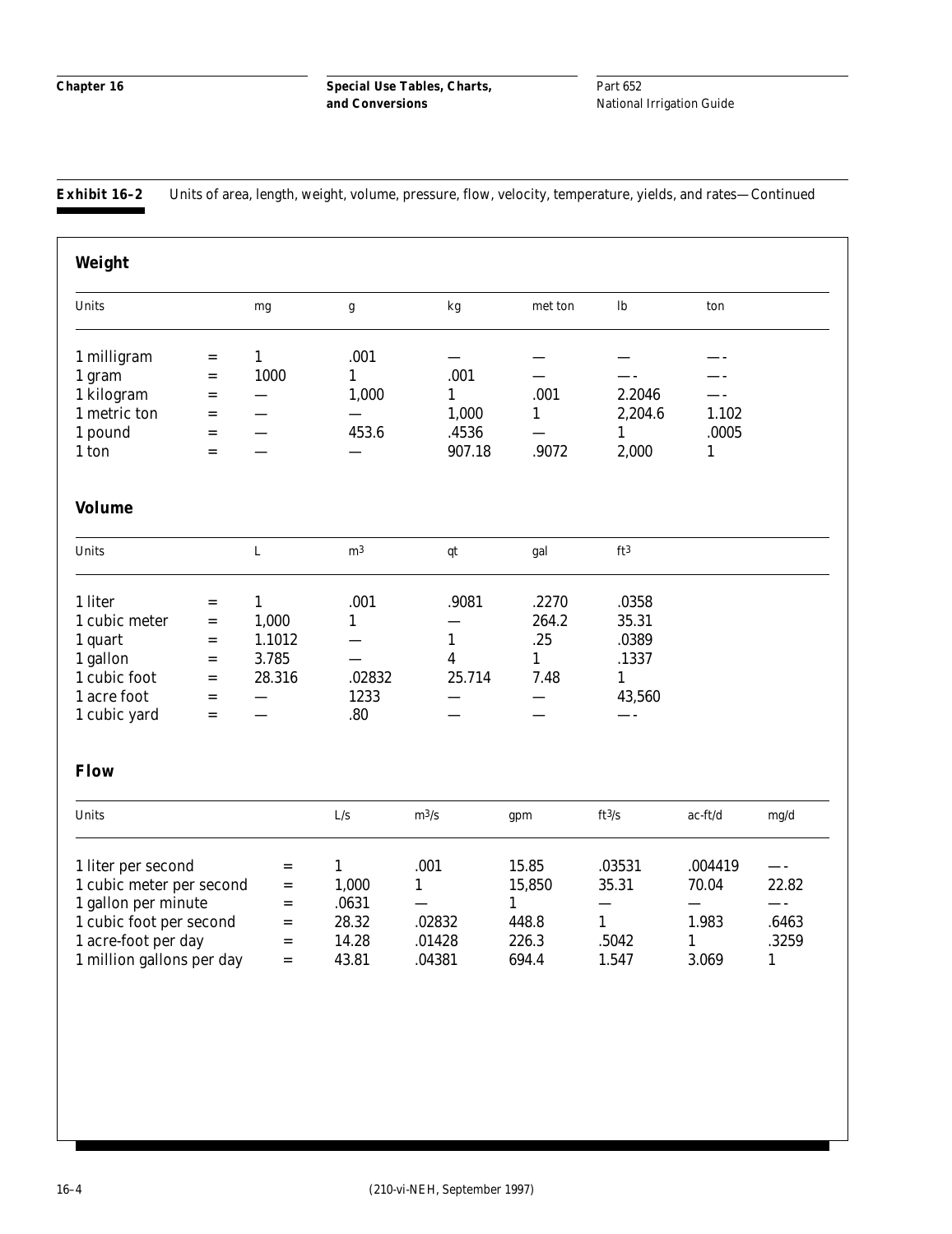**Exhibit 16–2** Units of area, length, weight, volume, pressure, flow, velocity, temperature, yields, and rates—Continued

| <b>Velocity</b>                                                                                |                                   |                          |                    |              |              |        |
|------------------------------------------------------------------------------------------------|-----------------------------------|--------------------------|--------------------|--------------|--------------|--------|
| Units                                                                                          |                                   | m/s                      | km/h               | ft/s         | mph          |        |
| 1 meter per second                                                                             | $=$                               | $\mathbf{1}$             | 3.6                | 3.281        | 2.237        |        |
| 1 kilometer per hour                                                                           | $=$                               | .2778                    | $\mathbf{1}$       | .9113        | .6214        |        |
| 1 foot per second                                                                              | $=$                               | .3048                    | 1.097              | $\mathbf{1}$ | .6818        |        |
| 1 mile per hour                                                                                | $=$                               | .447                     | 1.609              | 1.467        | 1            |        |
| <b>Yield and rate</b>                                                                          |                                   |                          |                    |              |              |        |
| Units                                                                                          |                                   | kg/ha                    | met ton/ha         | lb/ac        | ${\rm L/ha}$ | gal/ac |
| 1 kilogram per hectare                                                                         | $=$                               | $\mathbf{1}$             |                    | .893         |              |        |
| 1 metric ton per hectare                                                                       | $=$                               | $\overline{\phantom{0}}$ | $\mathbf{1}$       | 893          |              |        |
| 1 pound per acre                                                                               | $=$                               | 1.12                     | .00112             | $\mathbf{1}$ |              |        |
| 1 liter per hectare                                                                            | $=$                               |                          |                    |              | $\mathbf{1}$ | .107   |
| 1 gallon per acre                                                                              | $=$                               |                          |                    |              | 9.35         |        |
| <b>Pressure conversions</b>                                                                    |                                   |                          |                    |              |              |        |
| 1 atmosphere (1 bar)                                                                           | $=$                               | 100                      | kilopascal (kPa)   |              |              |        |
| 1 foot of water (ft)                                                                           | $=$                               | 2.9890                   | $\pmb{\mathsf{H}}$ |              |              |        |
| 1 meter of water (m)                                                                           | $=$                               | 9.8064                   | $\pmb{\mathsf{H}}$ |              |              |        |
| 1 millibar                                                                                     | $\qquad \qquad =$                 | 0.100                    | 11                 |              |              |        |
|                                                                                                | $=$                               | .04788                   |                    | $=$          | 47.8 Pascals |        |
| 1 pound per square foot (lb/ft <sup>2</sup> )<br>1 pound per square inch (lb/in <sup>2</sup> ) | $\hspace{0.1in} = \hspace{0.1in}$ | 6.8948                   | 11                 |              |              |        |